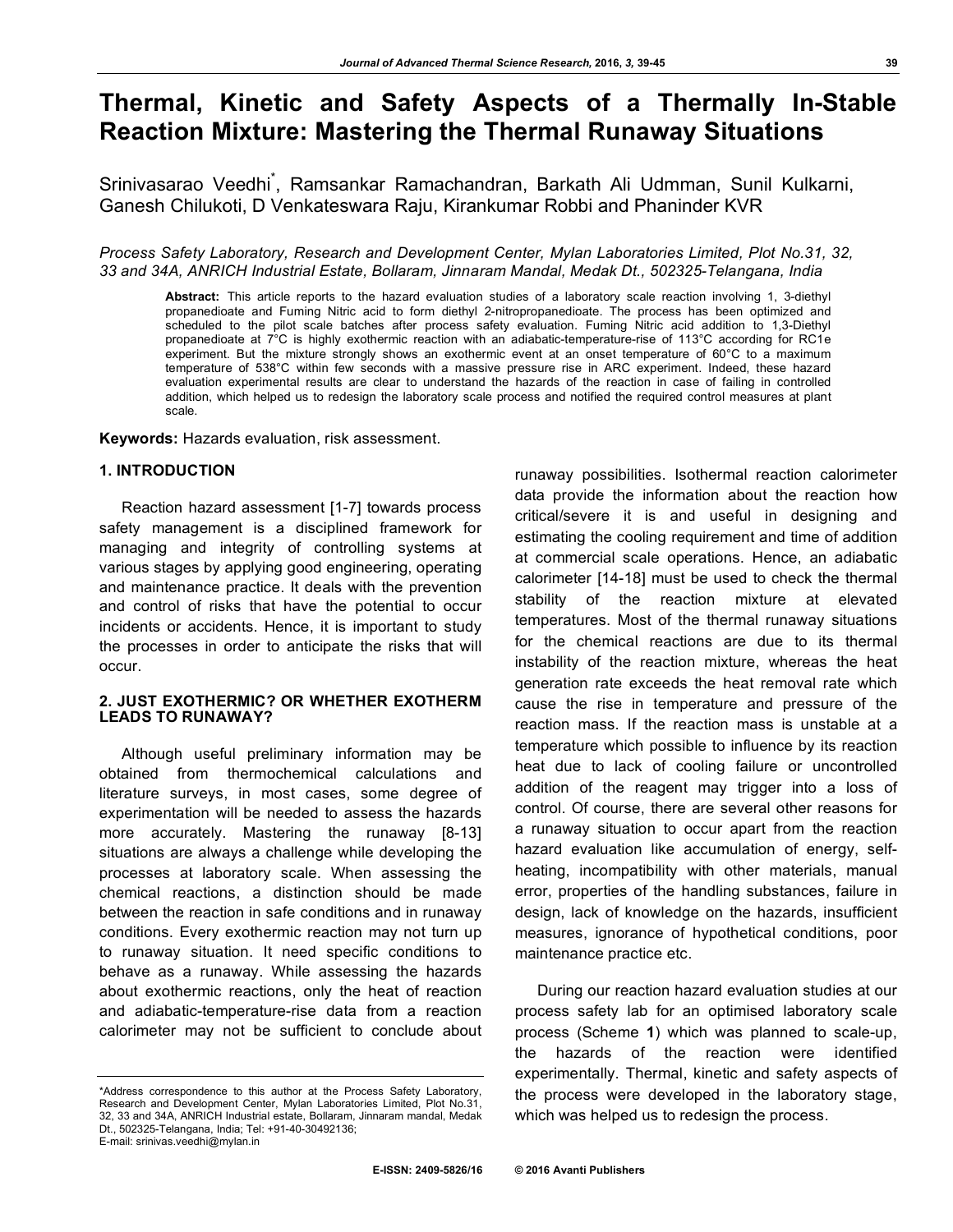

1,3-Diethyl propanedioate



#### **3. EXPERIMENTAL PROCEDURE**

Mettler Toledo's Isothermal Reaction calorimeter (RC1e) and HEL's adiabatic reaction calorimeter (ARC) were used for assessing the reaction hazards. Initially we conducted the RC1e experiment for the process, i.e., 1,3-Diethyl propanedioate (250 g) was cooled to 7°C and added Fuming Nitric acid (343.7 g) slowly at 7°C over a period of 140 min. After addition, the reaction mass temperature was raised to 17°C and maintained isothermally for 12 hours at 7°C for the progress of the reaction.

As the reaction is highly exothermic from RC1e data, we also examined the thermal stability of 1,3- Diethyl propanedioate and Fuming Nitric acid mixture (3 g) after addition in RC1e experiment.

The following information was generated by both RC1e and ARC experimental data.

- Heat of reaction, adiabatic-temperature-rise and accumulation of reaction calorimetric data.
- Onset temperature of decomposition, maximum temperature due to decomposition, self-heat rate, pressure-rising rate of adiabatic reaction calorimetric data.
- Kinetics information.
- $T_{D24}$  estimation.
- Criticality class index.
- How to decide the number of lots of safer design of the process.

## **4. RESULTS AND DISCUSSION**

As per the RC1e results, the total heat of reaction for Fuming Nitric acid addition to 1,3-Diethyl propanedioate at 7°C is 113.93 kJ (Figure **1**) with an

diethyl 2-nitropropanedioate

adiabatic-temperature-rise of 113°C (*ΔTad = Qr / Mr\*Cp =* 113.93/0.593\*1.70). The adiabatic-temperature-rise 113°C indicates that the reaction is significant exothermic. Considering as a batch reaction conditions, the maximum temperature of the synthesis reaction, i.e. MTSR  $(\Delta T_{ad} + T_p = 113 + 7)$  is 120°C. The boiling points of 1, 3-Diethyl propanedioate and Fuming Nitric acid are 199°C and 83°C respectively.



**Figure 1:** Heat flow profile for Fuming Nitric acid addition to 1, 3-Diethyl propanedioate at 7°C in RC1e.

MTSR value 120°C is more than the boiling point of Fuming Nitric acid, i.e., 83°C which stimulated us to go to the thermal stability experiment of reaction mixture in ARC.

 1,3-Diethyl propanedioate and Fuming Nitric acid reaction mixture was heated at a ramp rate of 2°C min- $<sup>1</sup>$ , whereas the onset temperature of decomposition</sup> found in 60°C. Onset temperature decided based on starting point of deviation in the specified heating rate. i.e. >2°C min-1 at 60°C (Figure **4**). The maximum temperature attained to 538°C within a few seconds once the decomposition triggers as shown in Figure **2** with a maximum self-heat rate of 4486°C min<sup>-1</sup> (Figure **3**). Due to this high exothermic decomposition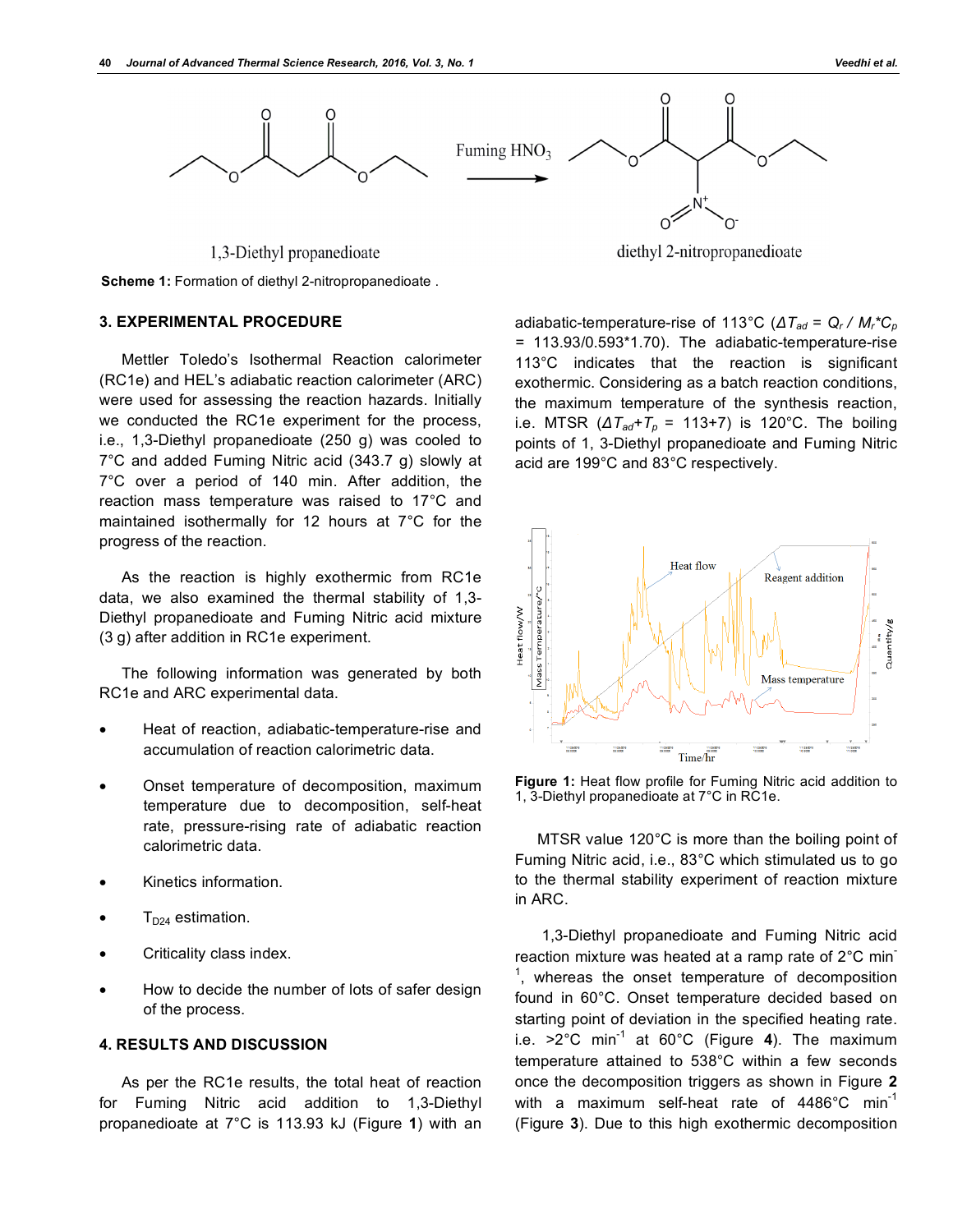

**Figure 2:** Temperature, Pressure versus Time plot of Reaction mixture.



**Figure 3:** Self heat rate *(dT/dt)* versus Temperature plot of Reaction mixture.



**Figure 4:** Zoomed Self heat rate (dT/dt) curve to identify the accurate onset temperature.

[19-21], pressure generation is too high and Hastelloy test cell which was used for experiment got ruptured. The recorded maximum pressure rise was 23 bara (Figure **5**) by the pressure transducer which was not correct. Thermocouple data show the continuity in temperature data log, whereas the maximum pressure rise and maximum pressure-rising rate (397 bar min-1) were not correct due to non-continuity in the data log

because of the test cell rupture. Photographs after completion of the experiment, i.e. rupture of test cell which was shown in Figure **6**.



**Figure 5:** Pressure rise due to exothermic decomposition which resulted in test cell rupture.

Viewing of these experimental results, as per the desired conditions the maximum temperature of the reaction in the worst case scenario can reach till 120°C from the RC1e data, but there was an exothermic decomposition of the reaction mixture at onset of 60°C as per the ARC data which was undesired. Hence, it is high risk in terms of safety aspects. Apart from this, we also investigated about this exothermic decomposition is due to 1,3-Diethyl propanedioate or Fuming Nitric acid or only in case of mixed. Boiling point of 1, 3-Diethyl propanedioate is 199°C indicates it is stable till that temperature, which is more than MTSR value 120°C. Fuming Nitric acid alone tested in ARC by heating till 200°C (Figure **7**) In a closed test cell. There was no exothermic event observed till 200°C. From this experimental evidence, concluded as the thermal decomposition occurs only to the reaction mixture.

#### 4.1. Kinetics, T<sub>D24</sub> and Criticality Class Index **Evaluation**

The desired reaction temperature is at 7°C and the onset temperature of the reaction mixture is at 60°C, so there is a possibility of reaching the reaction temperature to onset temperature due to its reaction heat in case of abnormal conditions of Fuming Nitric acid. Hence, it is essential to know the further information like  $T_{D24}$  [3] i.e., the temperature at which reaction mass is thermally stable for 24 hr and Criticality class (Figure **8**) evaluation to know how severe the reaction is.

$$
\ln (k_2/k_1) = (E_a/R)^*(1/T_1 - 1/T_2)
$$
\n(1)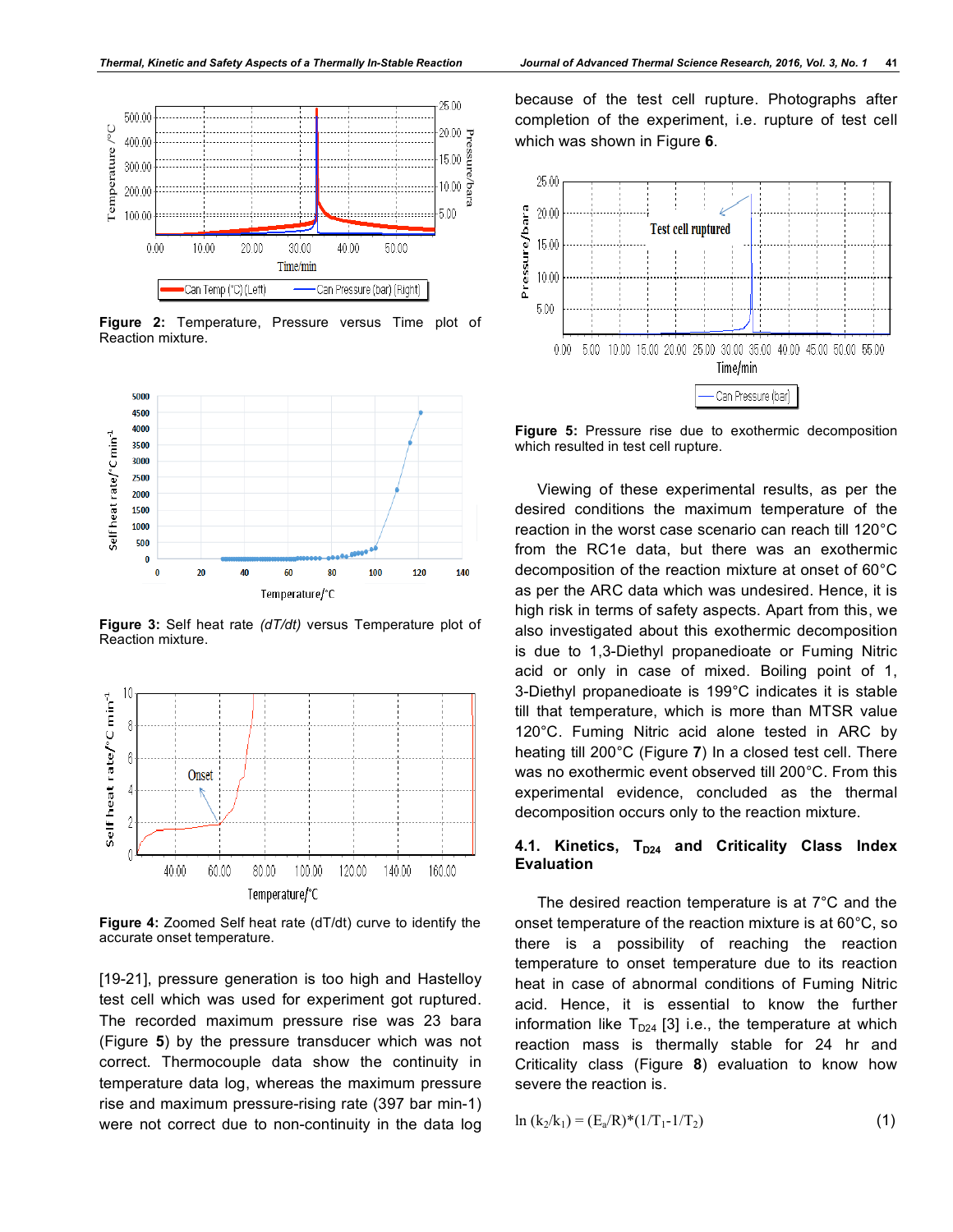

**Figure 6:** Photographs of the ARC equipment after test cell rupture.



**Figure 7:** Temperature and Pressure profiles while heating of Fuming Nitric acid.

where R is Universal gas constant (0.008314kJ mol<sup>-1</sup>),  $k_1$  (0.0001 s<sup>-1</sup>) is the rate constant at  $T_1$  (60°C) and  $k_2$  $(1.4 \text{ s}^{-1})$  is the rate constant at  $T_2$  (538°C). The activation energy *(Ea)* [22-24] is estimated as 41.6kJ mol $^{-1}$ .

Accordingly,  $T_{D24}$  value estimated by using at which adiabatic time-to-maximum-rate is 24 hours by an iterative procedure by changing the heat-releasing rate (Q<sup>'</sup>) depends on temperature.  $T_{D24}$  value is 39°C at which the reaction mixture is unproblematic for at least 24 hours.

$$
TMR_{ad} = (C_p * R * T^2) / (Q' * E_a)
$$
 (2)

To understand the criticality of a reaction, Francis Stoessel's criticality class evaluation [3] is very important for the choice and adequate risk reducing measures by knowing the four parameters  $T_p$ , MTSR,  $T_{D24}$  and MTT. Here  $T_p$  is 7°C, MTSR is 120°C,  $T_{D24}$  is 39°C and MTT is 83°C (Considered boiling point of Fuming Nitric acid as MTT). After arranging in ascending order of these four parameters,  $Tp < T_{D24}$ MTT < MTSR which is falling into criticality class 5. As per this class 5, once the process is loss of control the reaction will be triggered into decomposition results in a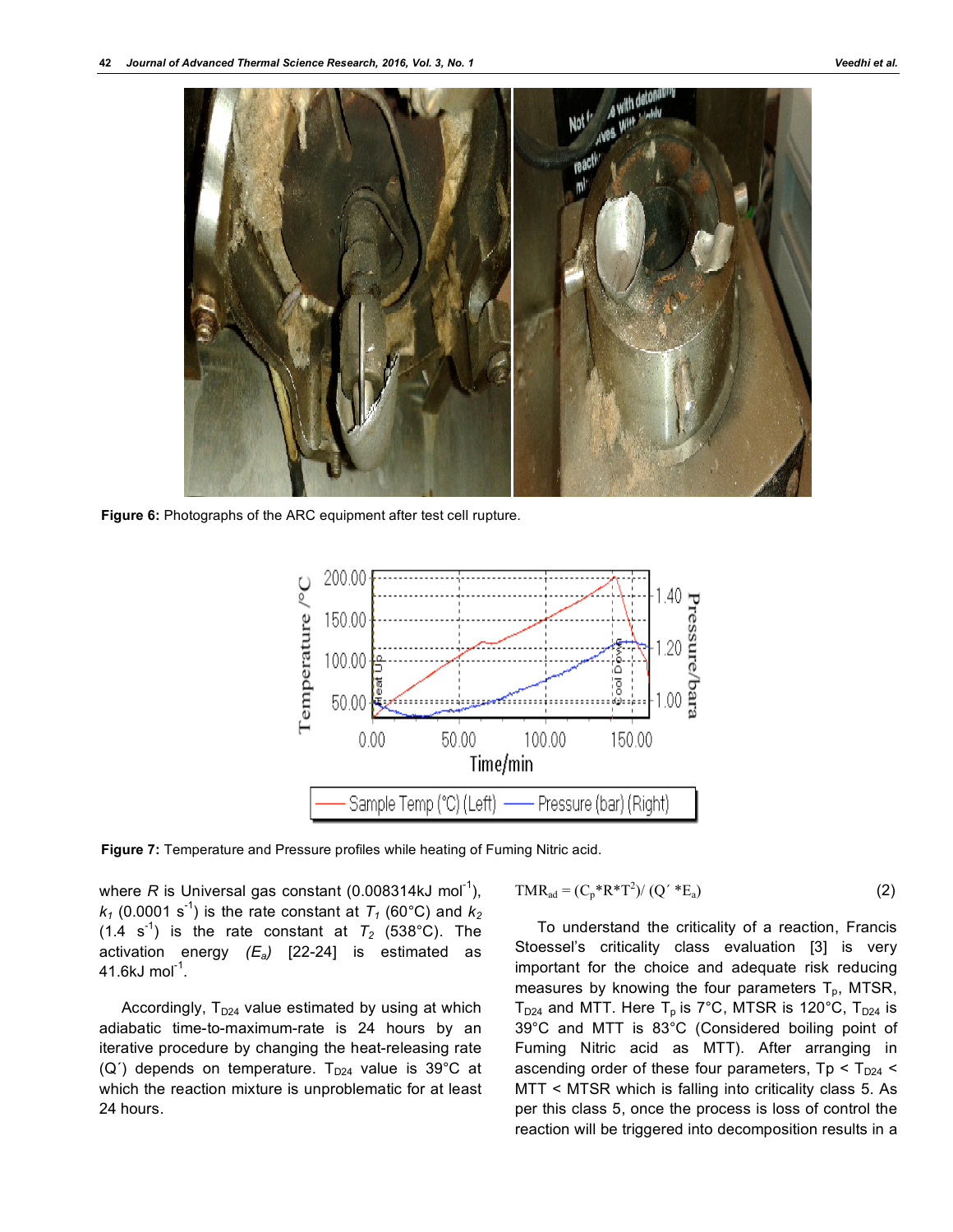runaway situation rather than reaching its MTT and MTSR temperatures. So it is very important to redesign the process with the options like converting into semibatch operation instead of batch operation or lot wise instead of a single lot. One of the options can be divided into lots to avoid the thermal decomposition due to its reaction heat. In this case, we elected lotwise addition of the reagent after considering the safe margin temperature for operation accordingly estimated the number of lots for a safer design of the process.

#### **4.2. How Many Lots and How to Decide?**

It needs to be understood the proximate estimation of number of lots (N) of reagent addition, considering the process temperature, adiabatic temperature and onset decomposition temperature of reaction mixture. A safe margin temperature  $(T_m)$  must be subtracted from  $T_0$  and Whereas MTSR should be less than  $T_0 - T_m$  for every individual lot. Here, in case of ARC assumed safe margin temperature is 30°C.





**Figure 8:** Criticality class index.

The number of lots can be estimated by the following formula in the case of uniform heat-releasing rate throughout the addition of the reagent

 $T_{\text{safe}} = T_0 - T_{\text{m}} (T_{\text{m}} = 30^{\circ} \text{C})$  (3)

$$
T_p + (\Delta T_{ad}/N) = T_{safe}
$$
 (4)

 $N = \Delta T_{ad} / ((T_o - T_m) - T_p)$  (5)

$$
N = 113 / ((60-30)-7) = -5 \text{ lots}
$$
 (6)

As per this the total quantity of the reagent can be divided into 5 equal lots, where every individual lot is having the adiabatic-temperature-rise of 22.6°C  $(\Delta T_{\text{ad}}/N=113^{\circ}C/5=22.6^{\circ}C)$ . For every lot, the MTSR value will be 29.6°C  $(T_p + (\Delta T_{ad}/N)=7$ °C+22.6°C =29.6°C) in any worst case scenario, it will be less than the onset decomposition temperature (60 $^{\circ}$ C), T<sub>D24</sub> value  $(39^{\circ}C)$  and  $T_{safe}$ . In this modified lot-wise process, the criticality class index will fall in class 2. i.e.  $T_p$  < MTSR< $T_{D24}$  < MTT. Hence we can consider the lot wise addition, to avoid the runaway situation in this reaction based on the experimental assessment of the reaction hazards, accordingly the process was scaled up and manufactured successfully.

#### **CONCLUSIONS**

The experimental hazard evaluation studies by using Reaction calorimeter (RC1e) and adiabatic reaction calorimeter (ARC) were helped us to understand the hazards of the process in case of both desired and undesired conditions. From the results, it was clear to understand that in case of loss of control during the reaction, it may end up with a runaway situation because the onset decomposition temperature of 1,3-Diethyl propanedioate and Fuming Nitric acid reaction mixture, i.e.  $T_0$  is less than the MTT and MTSR which indicates a high risk (Criticality class 5) involved in the process. These results were implemented in redesigning the process into a lot wise addition whereas reaction is controllable. An even worst case scenario also it may not trigger the runaway situation because the MTSR value of each lot is less than  $T_0$ ,  $T_{D24}$  and MTT which indicates low risk (Criticality class 2).

Hence, these hazard assessment studies indicate the prominence of the experimental evaluation of the processes prior to scale up. Also, it is indicating that even critical reactions may be scalable once we know the hazard information which is more reliable and helps to take the necessary control measures at commercial scale operations.

#### **ACKNOWLEDGEMENTS**

We thank Dr. Ramesh Dandala (Head, API-R and D), Dr. Abhijit Deshmukh (Head, FDF-R and D) for their continuous support and encouragement. Also thankful to the team members of Process safety lab and scientists team for execution of the experiments.

### **ABBREVIATIONS**

- *M<sub>r</sub>* Quantity of the reaction mixture (kg)
- $C_p$  Specific heat capacity of the reaction mixture (kJ kg $^{-1}$  K $^{-1}$ )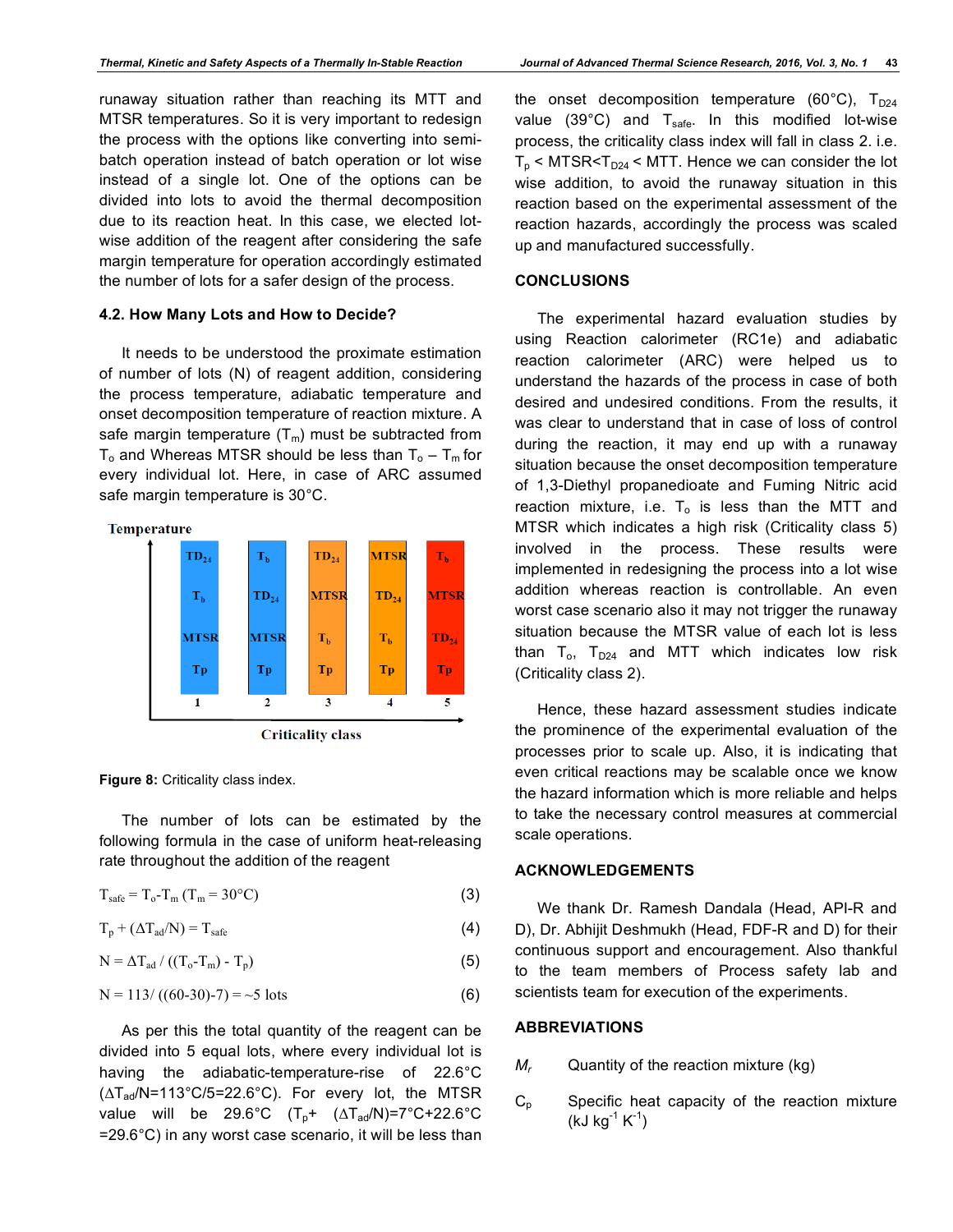- *ΔT*ad Adiabatic-temperature-rise (°C)
- *To* Onset decomposition temperature (°C)
- $T_{\text{max}}$  Decomposition maximum temperature ( $^{\circ}$ C)
- dT/dt Self-heat rate (°C min<sup>-1</sup>)
- dP/dt Pressure-rising rate (bar min<sup>-1</sup>)
- *Tsafe* Safe operational temperature (°C)
- $T_m$  Margin temperature (°C)
- $T_{D24}$  Temperature at which adiabatic time-tomaximum-rate is 24 hours (°C)
- *Tp* Reaction or Process temperature (°C)
- Q<sup>'</sup> Heat-releasing rate (kW kg<sup>-1</sup>)
- $E_{\rm a}$  Activation energy (kJ mol<sup>-1</sup>)
- $R$  Universal gas constant (kJ mol<sup>-1</sup> K<sup>-1</sup>) bara Pressure in bar absolute
- $k$  Reaction rate constant (s<sup>-1</sup>)
- *TMR*ad Adiabatic time-to-maximum-rate (s)
- N Number of lots
- MTT Maximum temperature for technical reasons (°C)
- MTSR Maximum temperature of synthesis reaction (°C)

#### **REFERENCES**

- [1] Daniel A Crowl and Louvar. Chemical process safety: fundamentals with applications, second edition, Prentice hall international series 2009.
- [2] Stephen M Rowe. Thermal stability: A review of methods and interpretation of data. Org Process Res Dev 2002; 6: 877-883. http://dx.doi.org/10.1021/op025569u
- [3] Franscis Stoessel. Thermal safety of chemical processes: Risk assessment and process design, Wiley-VCH Verlag GmbH and Co 2008.
- [4] Yu-Chuan Liang, Can-Yong Jhu, Sheng-Hung Wu, Sun-Ju Shen and Chi-Min Shu. Evaluation of adiabatic runaway reaction of methyl ethyl ketone peroxide by DSC and VSP2. J Therm Anal Calorim 2011; 106: 173-177. http://dx.doi.org/10.1007/s10973-011-1377-0
- [5] David J Frurip. Selection of the proper calorimetric test strategy in reactive chemicals hazard evaluation. Org Process Res Dev 2008; 12: 1287-1292. http://dx.doi.org/10.1021/op800121x

[6] Nandi AK, Sutar VB and Bhattacharyya SC. Thermal hazards evaluation for sym-TCB nitration reaction using thermal screening unit (TSu). J Therm Anal Calorim 2004; 76: 895-901.

http://dx.doi.org/10.1023/B:JTAN.0000032273.27765.00

- [7] Grewer T. Thermal hazards of chemical reactions: New York: Elsevier; 1994; 4.
- [8] Fisher HG and Goetz DD. Determination of self-accelerating decomposition temperature using the accelerating rate calorimeter. J Loss Prev Process Ind 1991; 4: 305-16. http://dx.doi.org/10.1016/0950-4230(91)80044-U
- [9] Roger Blaine. The search for kinetic reference materials for adiabatic and differential scanning calorimetry. J Therm Anal Calorim 2011; 106: 25-31. http://dx.doi.org/10.1007/s10973-010-1078-0
- [10] Gusti JL. Thermal stability screening and reaction calorimetry application to runaway reaction hazard assessment and process safety. J Loss Prev Process Ind 1993; 6: 275-91. http://dx.doi.org/10.1016/S0950-4230(05)80001-4
- [11] You ML, Tseng JM and Liu MY. Runaway reaction of lauroyl peroxide with nitric acid by DSC. J Therm Anal Calorim 2010; 102: 535-9. http://dx.doi.org/10.1007/s10973-010-0934-2
- [12] Srinivasarao Veedhi, Vikas Mishra, Sunil Kulkarni and Rajasekhar Gorthi. Incident investigation on thermal instability of an intermediate using adiabatic calorimeter. J Therm Anal Calorim 2014; 115: 909-914. http://dx.doi.org/10.1007/s10973-013-3327-5
- [13] Miyake A, Kimura A, Ogama T, Satoh Y and Inano M. Thermal hazard analysis of hydrazine and nitric acid mixtures. J Therm Anal Calorim 2005; 80: 515-518. http://dx.doi.org/10.1007/s10973-005-0686-6
- [14] Wang QS, Rogers WJ and Mannan MS. Thermal risk assessment and rankings for reaction hazards in process safety. J Therm Anal Calorim 2009; 98: 225-33. http://dx.doi.org/10.1007/s10973-009-0135-z
- [15] Srinivasarao Veedhi and Anil Sawant. Designing a safer process for the reaction of TFA with sodium borohydride in THF by calorimetric technique. J Therm Anal Calorim 2013; 111: 1093-1097. http://dx.doi.org/10.1007/s10973-012-2514-0
- [16] Chervina S, Evon SE and Bodman GT. Assessing thermal hazards of reaction mixtures. J Therm Anal Calorim 1997; 49: 1635-1645. http://dx.doi.org/10.1007/BF01983724
- [17] Logvinenko V, Drebushchak V, Pinakov D and Chekhova G. Thermodynamic and kinetic stability of inclusion compounds under heating. J Therm Anal Calorim 2007; 90: 23-30. http://dx.doi.org/10.1007/s10973-007-8473-1
- [18] Howell BA and Carter KE. Thermal stability of phosphinated diethyl tartrate. J Therm Anal Calorim 2010; 102: 493-498. http://dx.doi.org/10.1007/s10973-010-0875-9
- [19] Han X, Sun YL, Wang TF, Lin ZK, Li SF, Zhao FQ, et al. Thermal decomposition of ammonium perchlorate based mixture with fullerenes. J Therm Anal Calorim 2008; 91(2): 551-7. http://dx.doi.org/10.1007/s10973-007-8290-6
- [20] John Atherton and Frederic Gil. Incidents that define process safety, A joint publication of the center for chemical process safety of the American institute of chemical engineers and John Wiley and Sons, Inc 2008.
- [21] Arslan H, Kulcu N and Pekacar AI. Thermal decomposition kinetics of anilino-p-chlorophenylglyoxime complexes of cobalt (II), nickel (II) and copper (II). Turk J Chem 2003; 27: 55-61.
- [22] Kissinger HE. Reaction kinetics in differential thermal analysis. Anal Chem 1957; 29: 1702-6. http://dx.doi.org/10.1021/ac60131a045